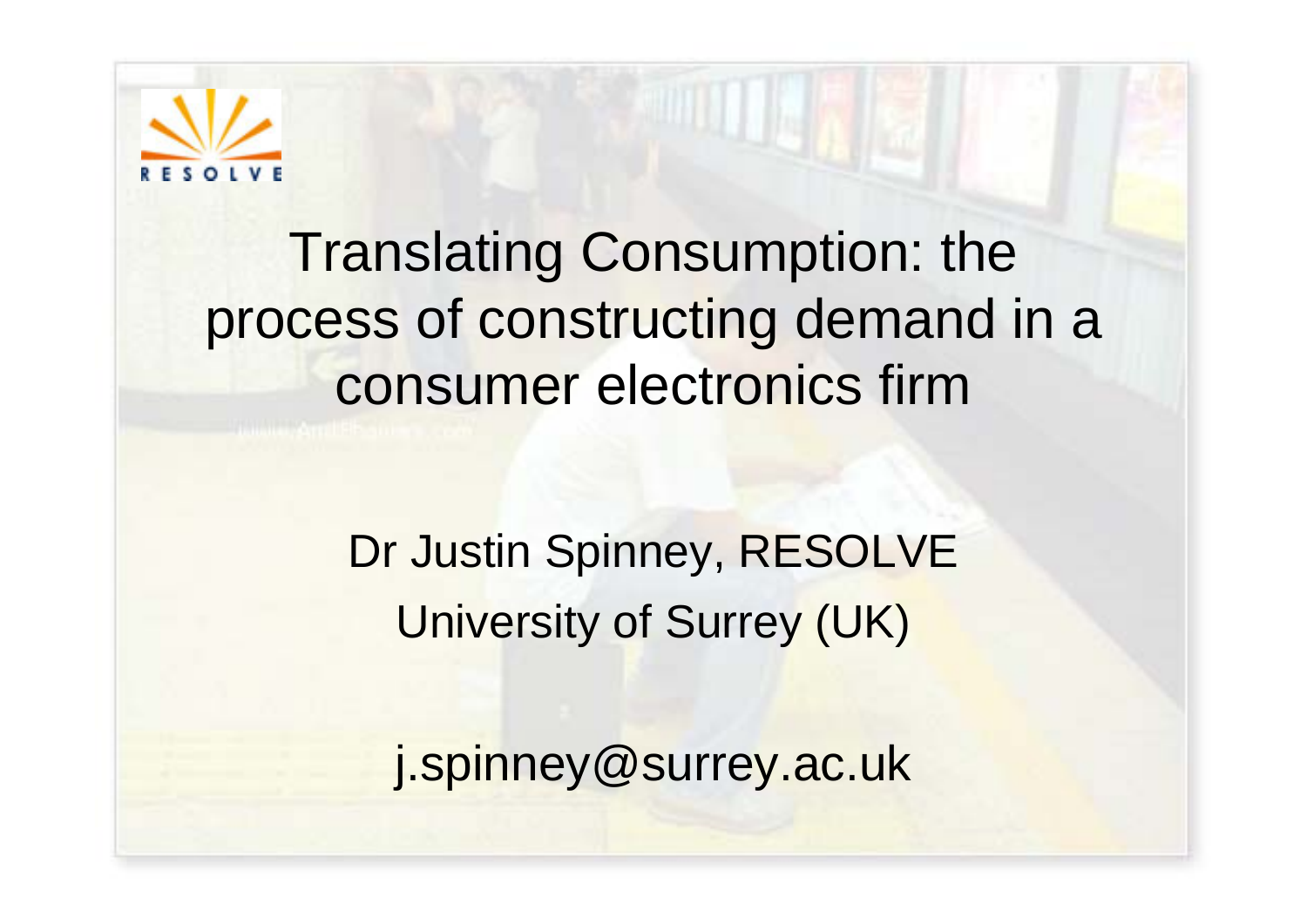

### Structure of the presentation

- •Project rationale and research design. •Driving demand: producer push or consumer pull?
- •Imagining the consumer: the inevitability of innovation and selective sampling.
- •Conclusions.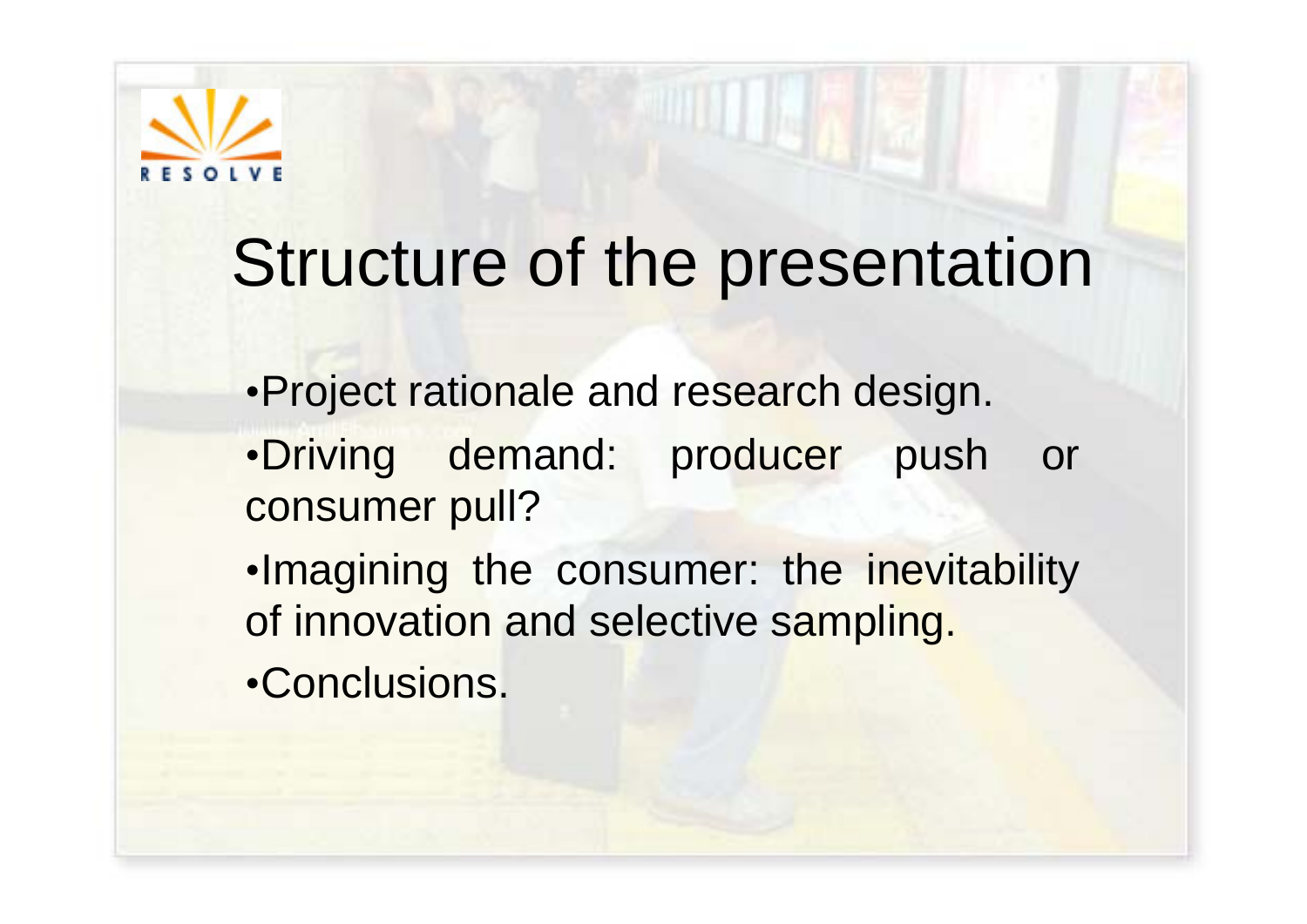

#### Main Aims

•Question consumer sovereignty: what is the role of producers in driving demand?

•Investigate the processes underpinning the normalisation of consumption and the escalation of demand.

•Explore the role of different actors (manufacturers, retailers, consumer, marketers, NGOs) in shaping the meanings and uses of products.

•Move beyond individualised accounts of behaviour change.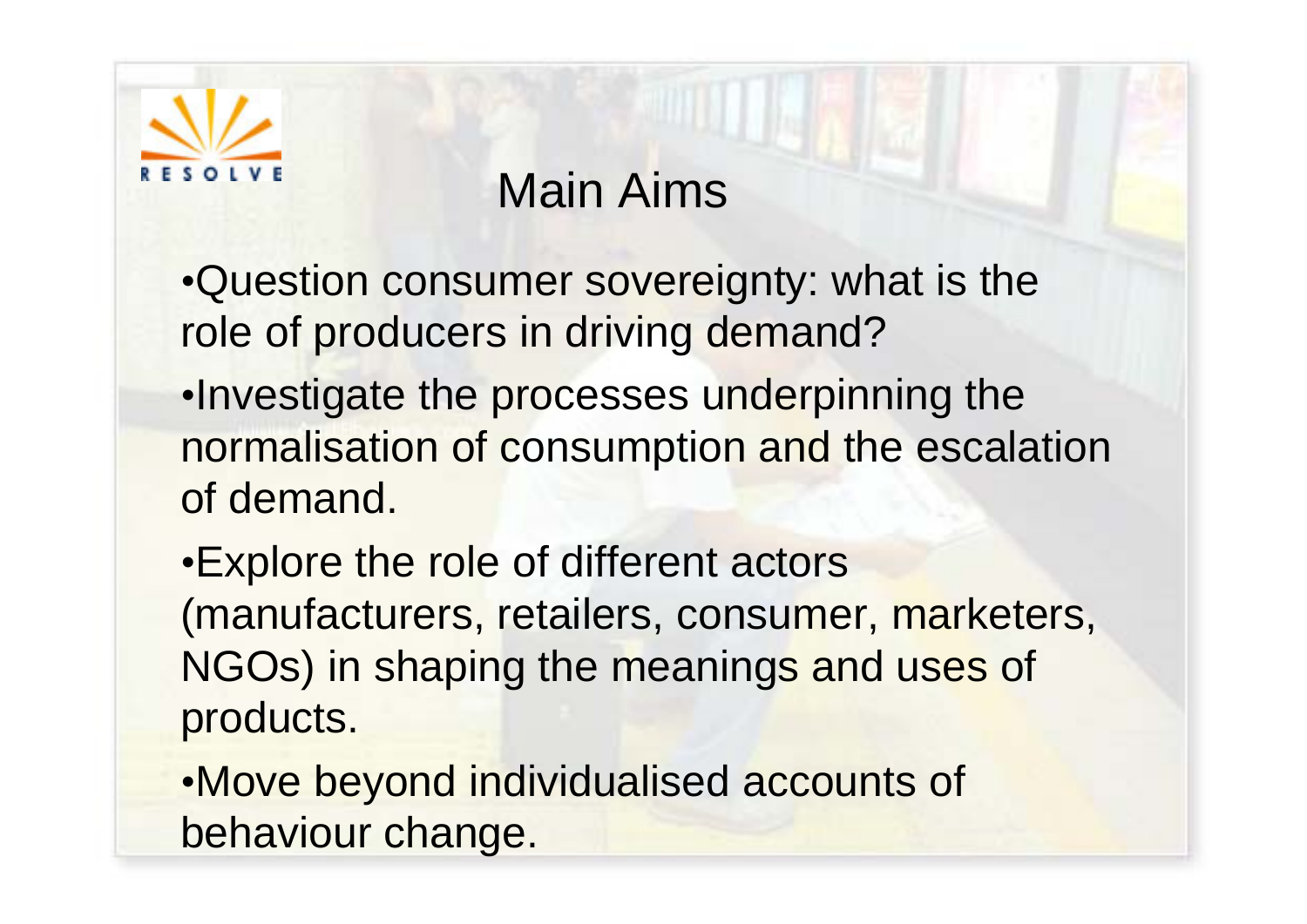

# Multiple qualitative methods

- •*In-depth interviews* with manufacturers, retailers and consumers.
- •*Participant observation* of shopping practices at retail locations.
- •*Product use diaries* to explore the sociotechnical worlds associated practices which the product is linked in to.
- •*Home visits with participants* to explore their everyday product use.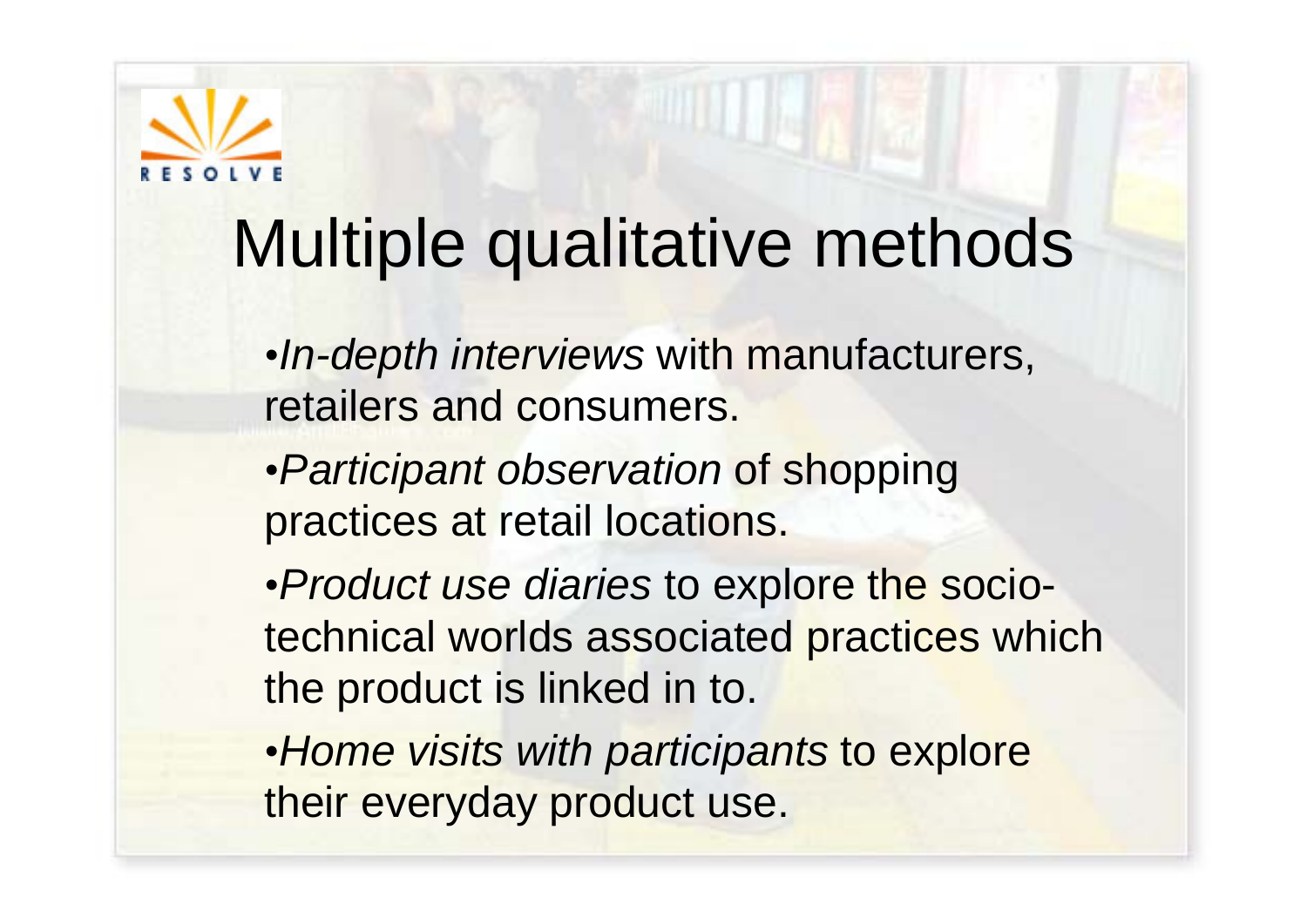

"So there's always engineers who sit round the table and have ideas about prototypes and strong ideas about the world and what people would want and often it's not that clear cut, in fact sometimes it's plainly wrong"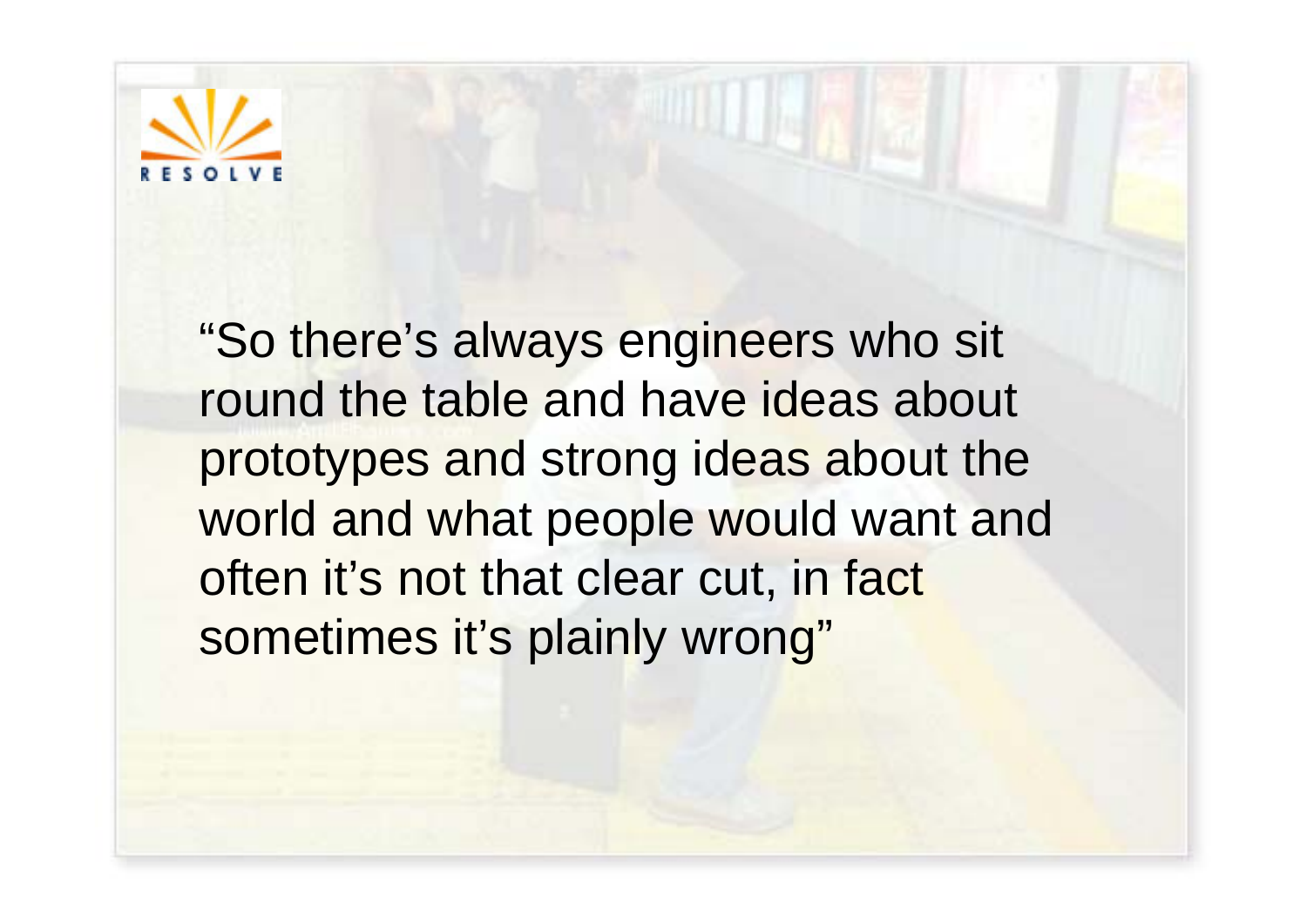

"After 5 years many of our information appliances have failed…because of the new infrastructure required which deviated from the pc – the devices were not seen as compatible enough by the consumer"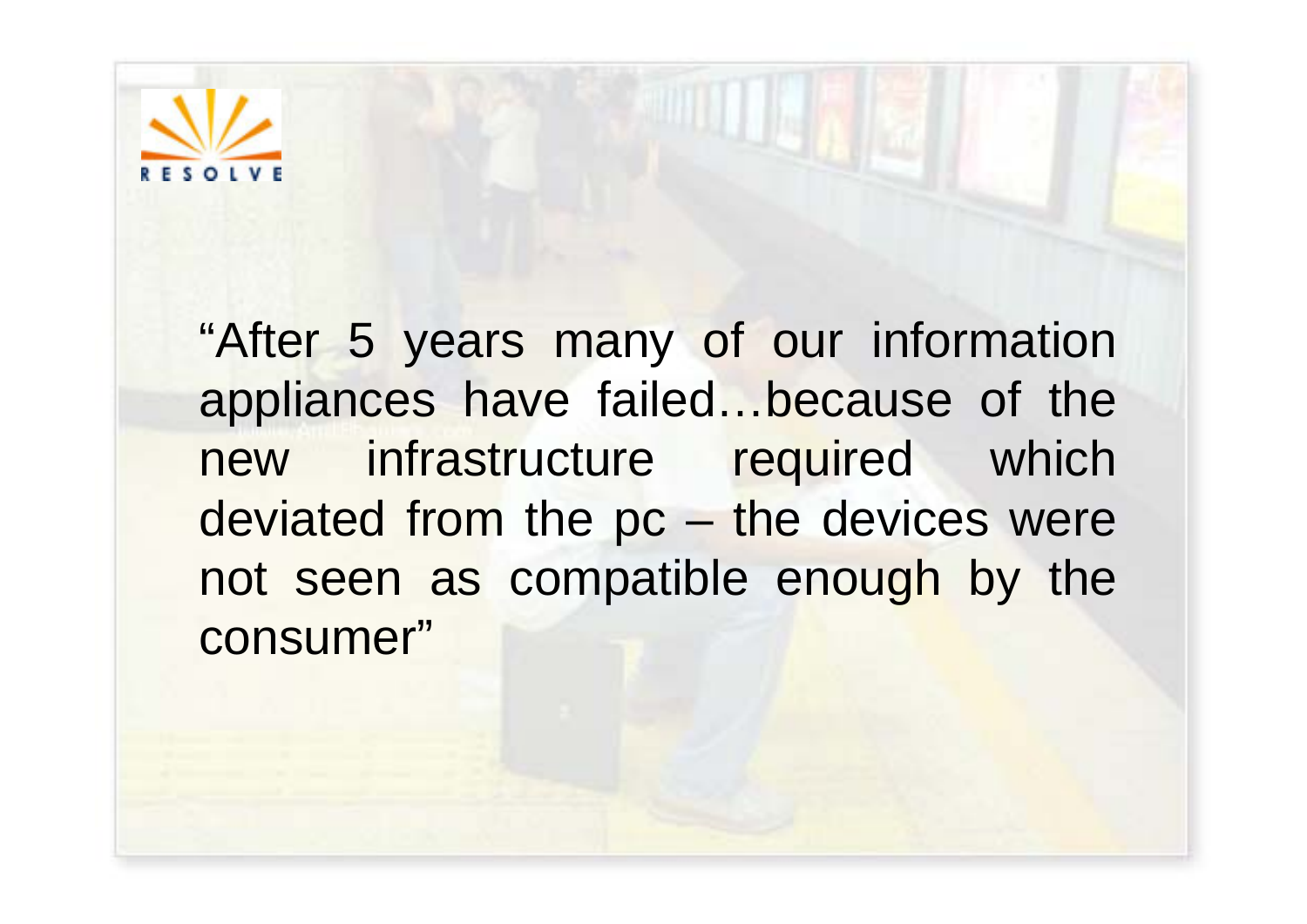

•The inevitability of innovation.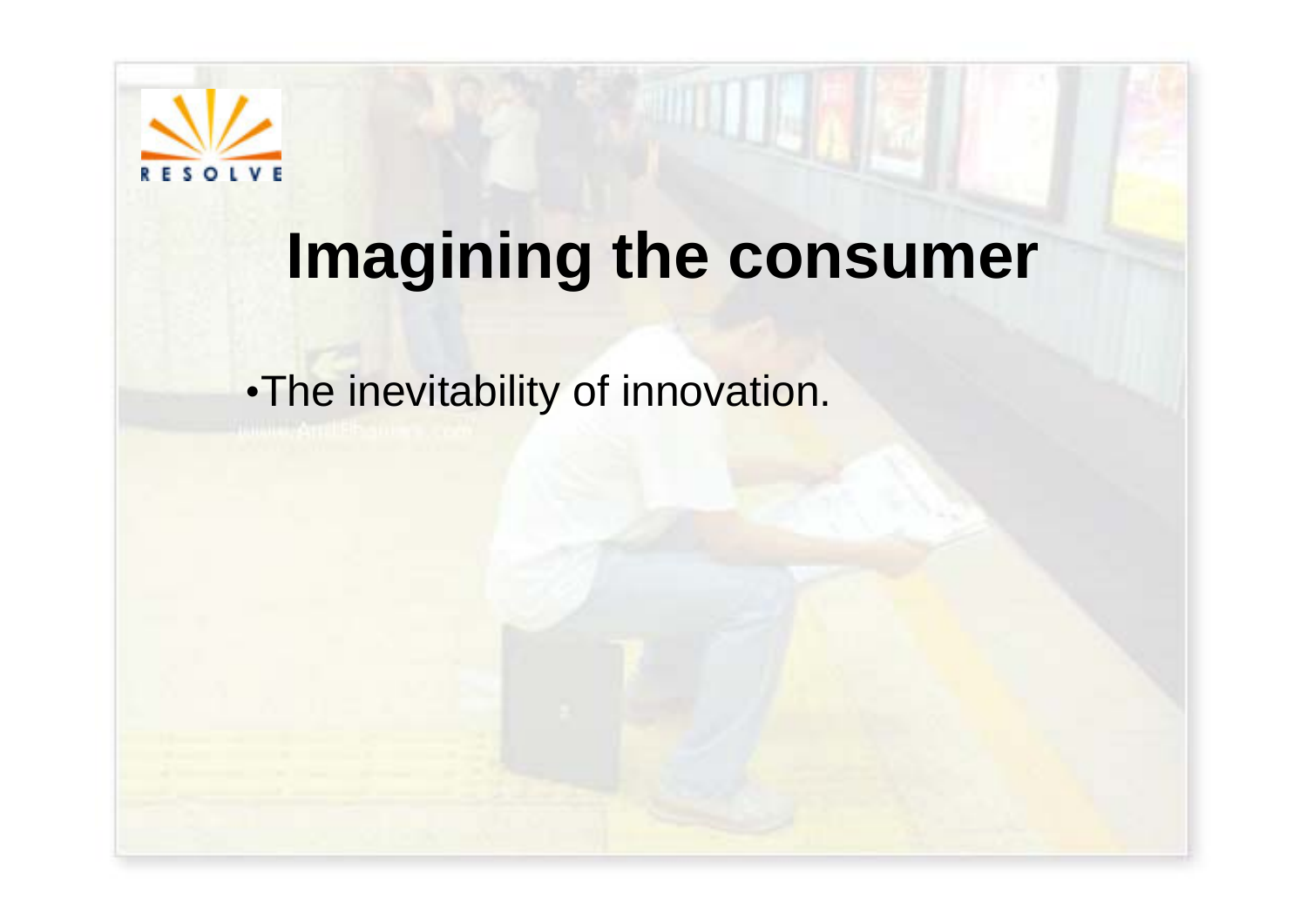

"It (the product) is still all in the future because it sometimes takes a long time for the future to manifest itself"

"…timing is another one. If you're a little bit too early then too bad! Like the hand held PDA which started out really well and could synchronise but was a little too early for technical adoption and then the big companies take over"

"The thing is if you're too early it's very painful at times because you've got all these ideas and then somebody five years down the line goes and does it. And it works but it's a zeitgeist and it moves on because nothing we do here is indispensable, we just contribute to the culture and the - like I said - the zeitgeist"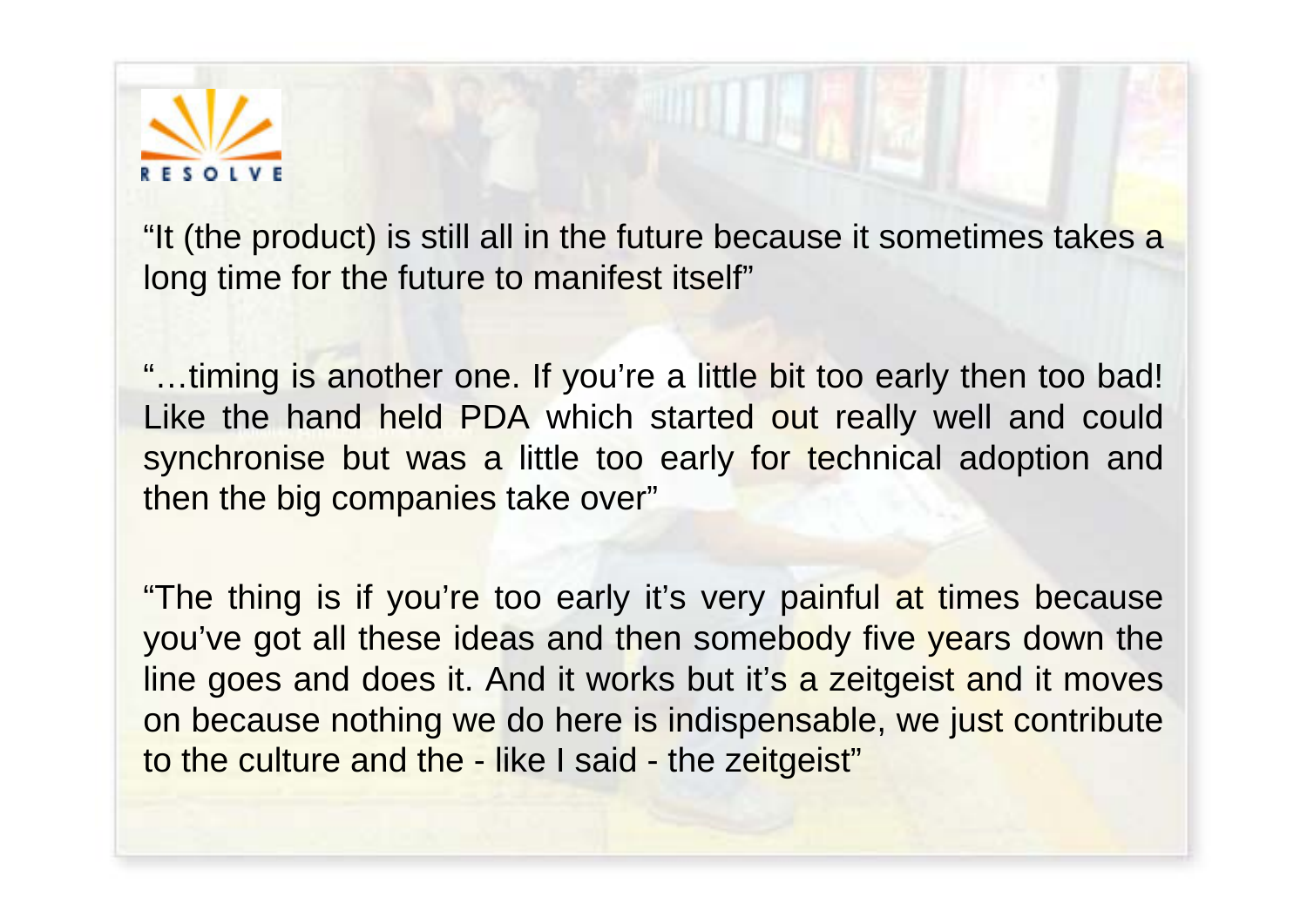

"…you have to have something as a place-holder, to kick against, to depart from. You can't just ask consumers what they want because they want...they don't really know, they haven't thought about it but if you have ideas they think 'oh yeah that would be good'. […]…people do come up with great ideas but only once you have something to talk about, so it's not that consumers are clueless – that's the last thing I want you to think – but they need a focus because it's a way of thinking about things"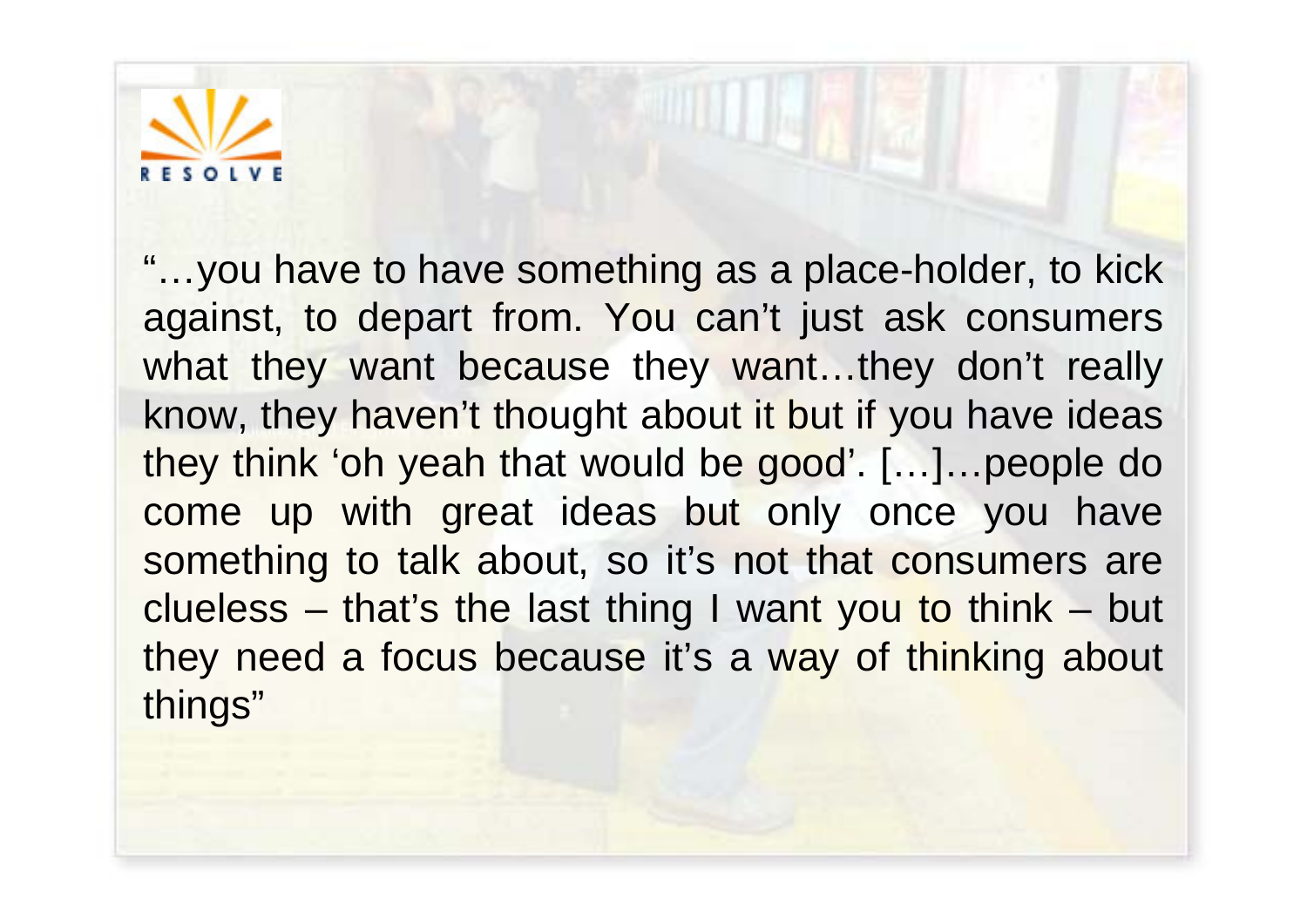

•The inevitability of innovation. •The researcher as consumer.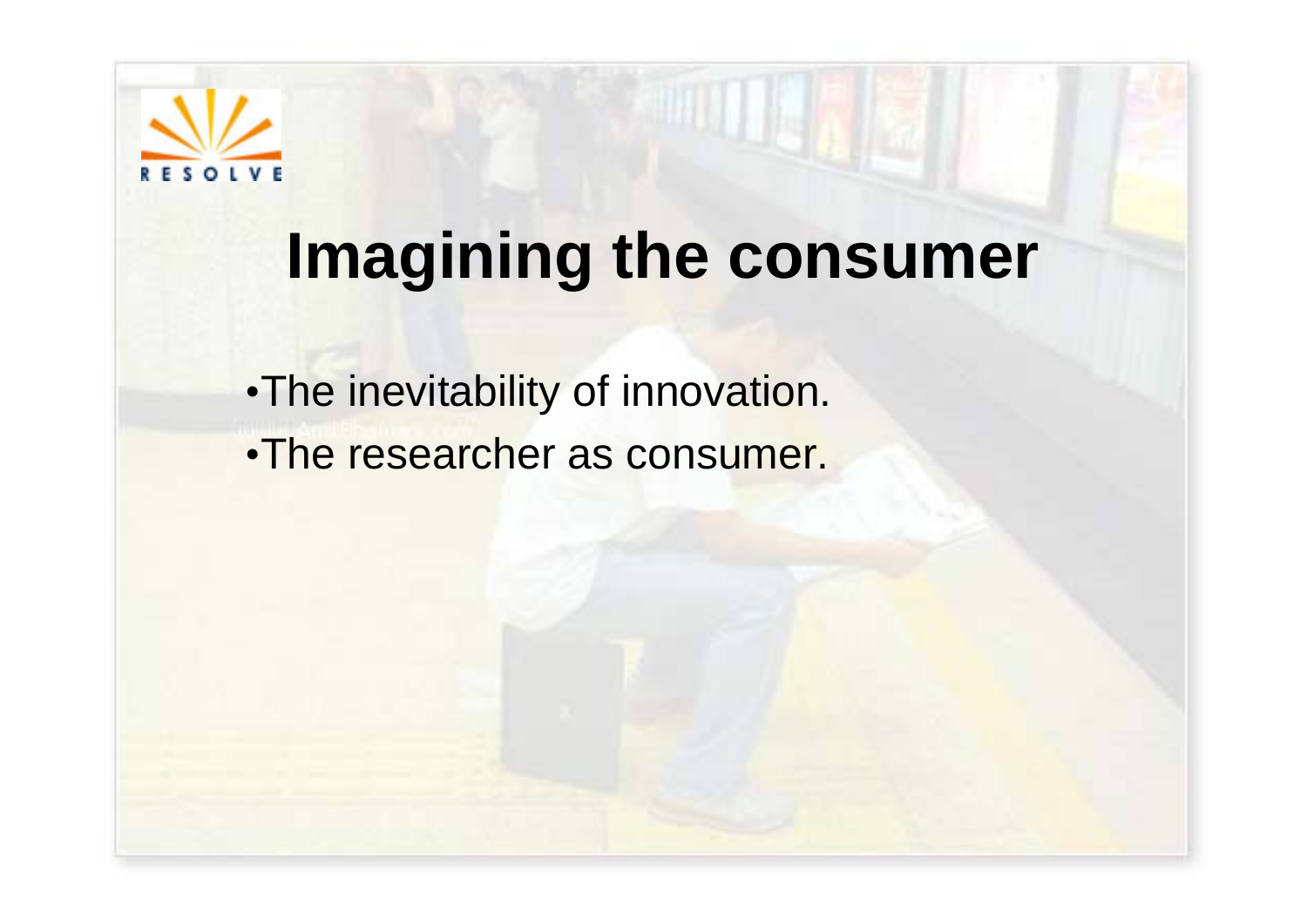

"So…I like to have an impassionate view around it all but on the other hand it helps to see; 'yeah I know people who sit there on their social networking site' – it just makes it come more alive so you have some anecdotal evidence to put in"

"I…do you have children? So anybody with 14 year old girls will know that on the computer, it can be hours of it but it is all messenger, Bebo…"

"So I know from the guys here who bought one, they just take it everywhere; into the kitchen, by the telly"

"…for me the netbook has become my laptop…I take it everywhere. It's the lack of weight which is absolutely brilliant so I don't mind taking it home in a bag and it not coming out, I don't think 'God that was a waste'"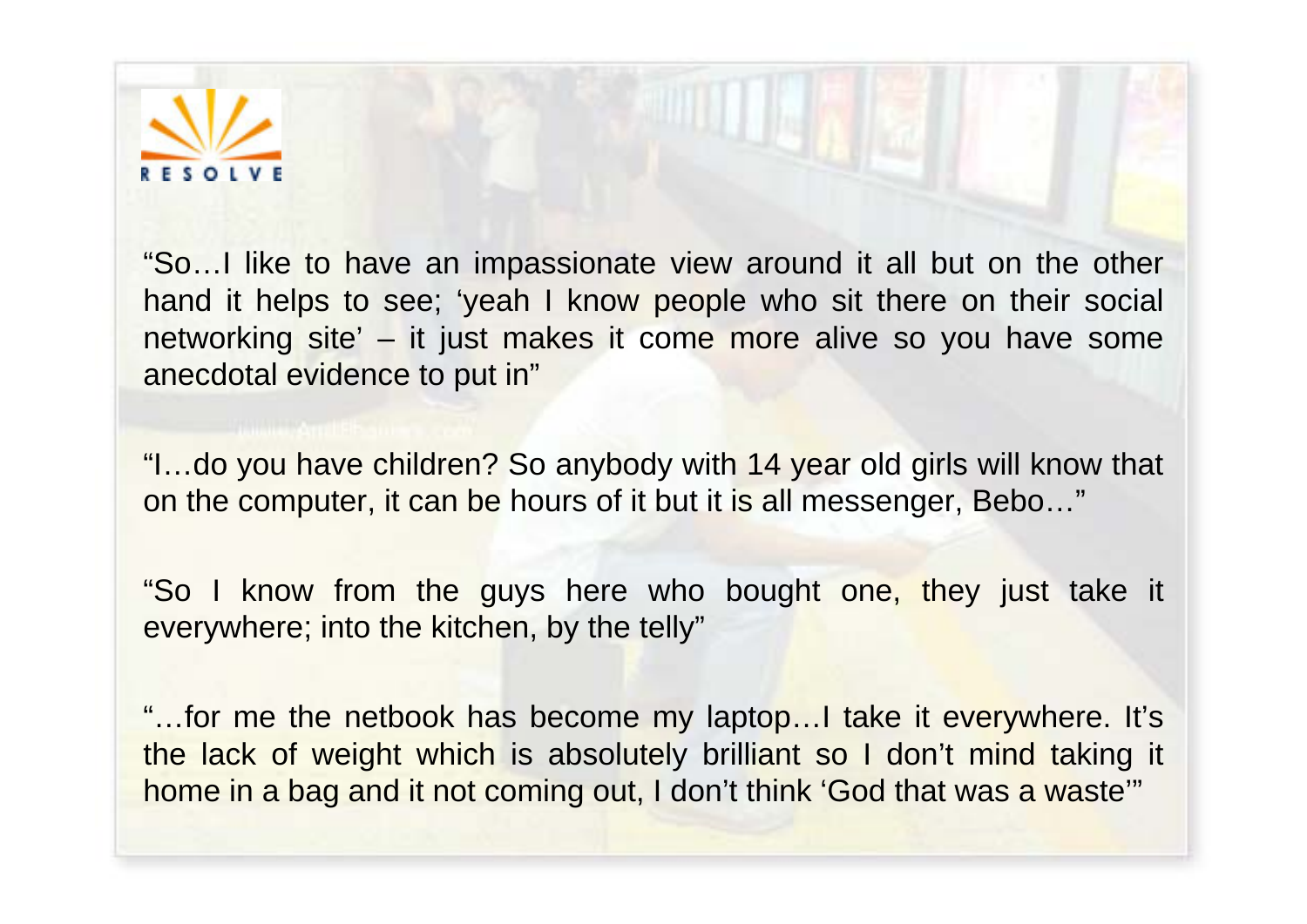

•The inevitability of innovation. •The researcher as consumer. •Emphasising the creative user.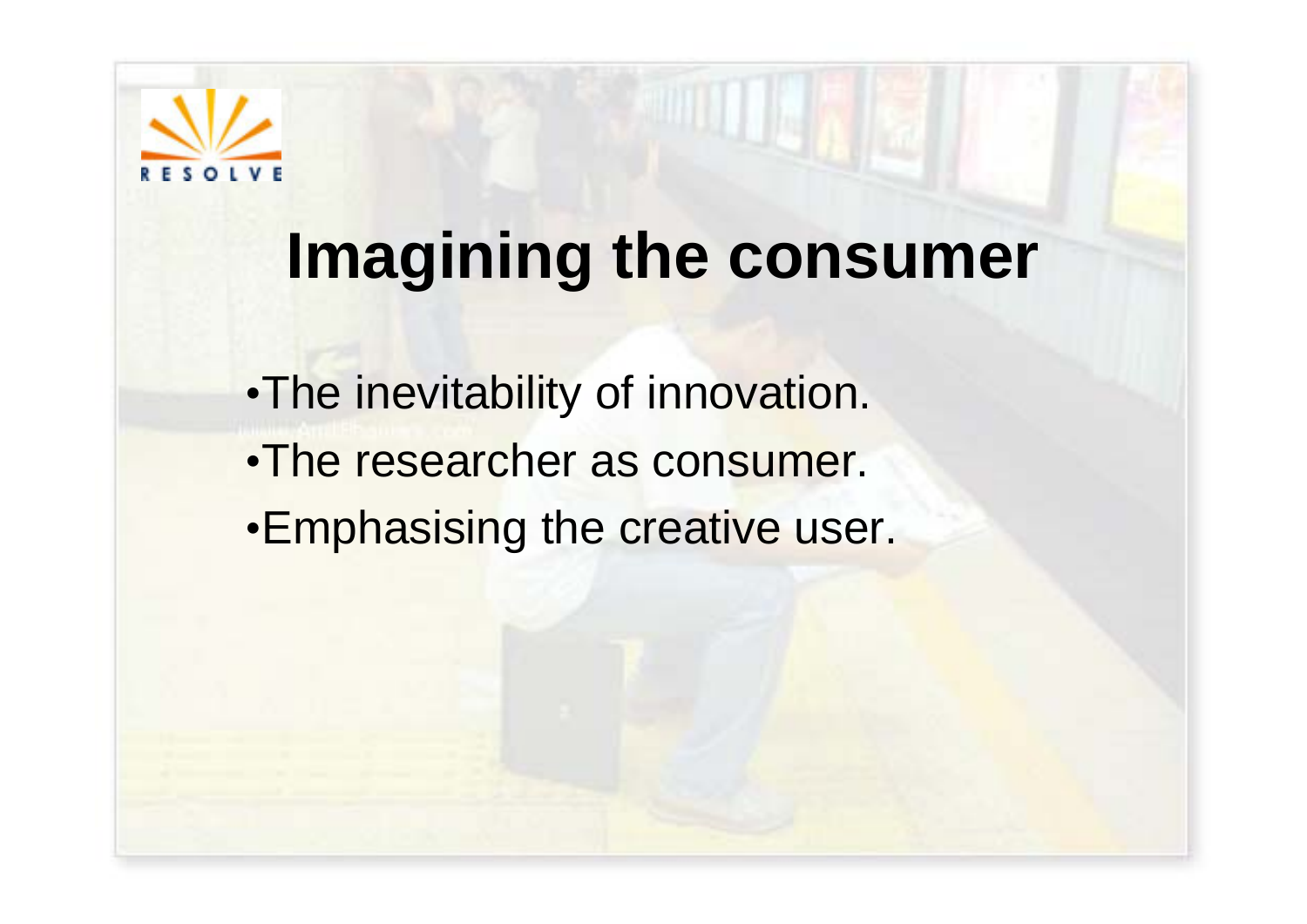

"…we had two age groups; one 11-12 and the other 13- 14 years old and they were vastly different; the younger ones were a bit more traditional, more likely to use email rather than chat and used Disney games whereas one class further were interested in totally different games. [...]. (We focused on the older kids because) I think we were just much more gripped by how the older kids used it; I hate the word sexy but it was much more interesting what they did with it than the younger ones and we also started to feel that their use was in the direction of the mobile phone and intensive users".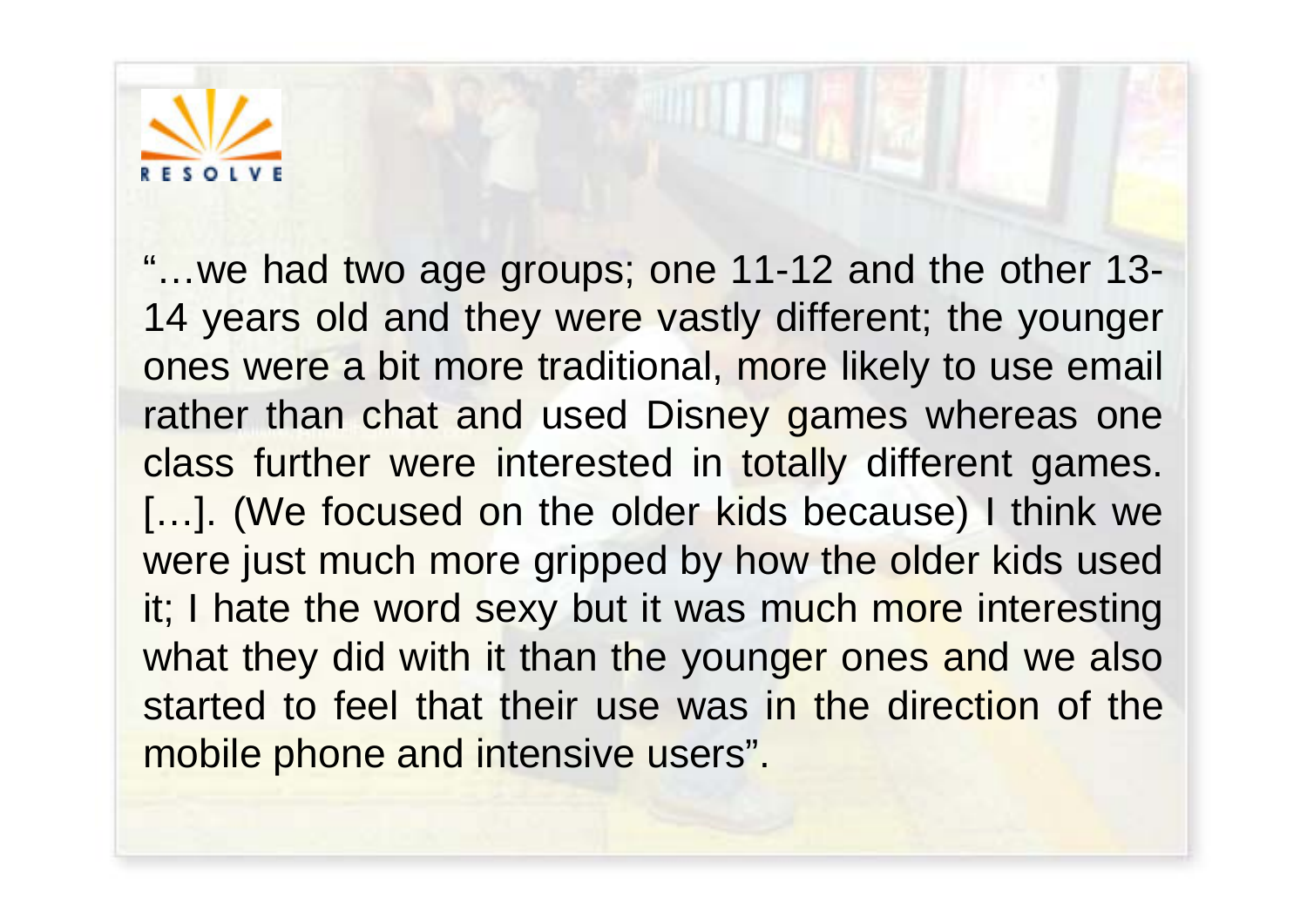

- •The inevitability of innovation.
- •The researcher as consumer.
- •Emphasising the creative user.
- •Emphasising the intensive user.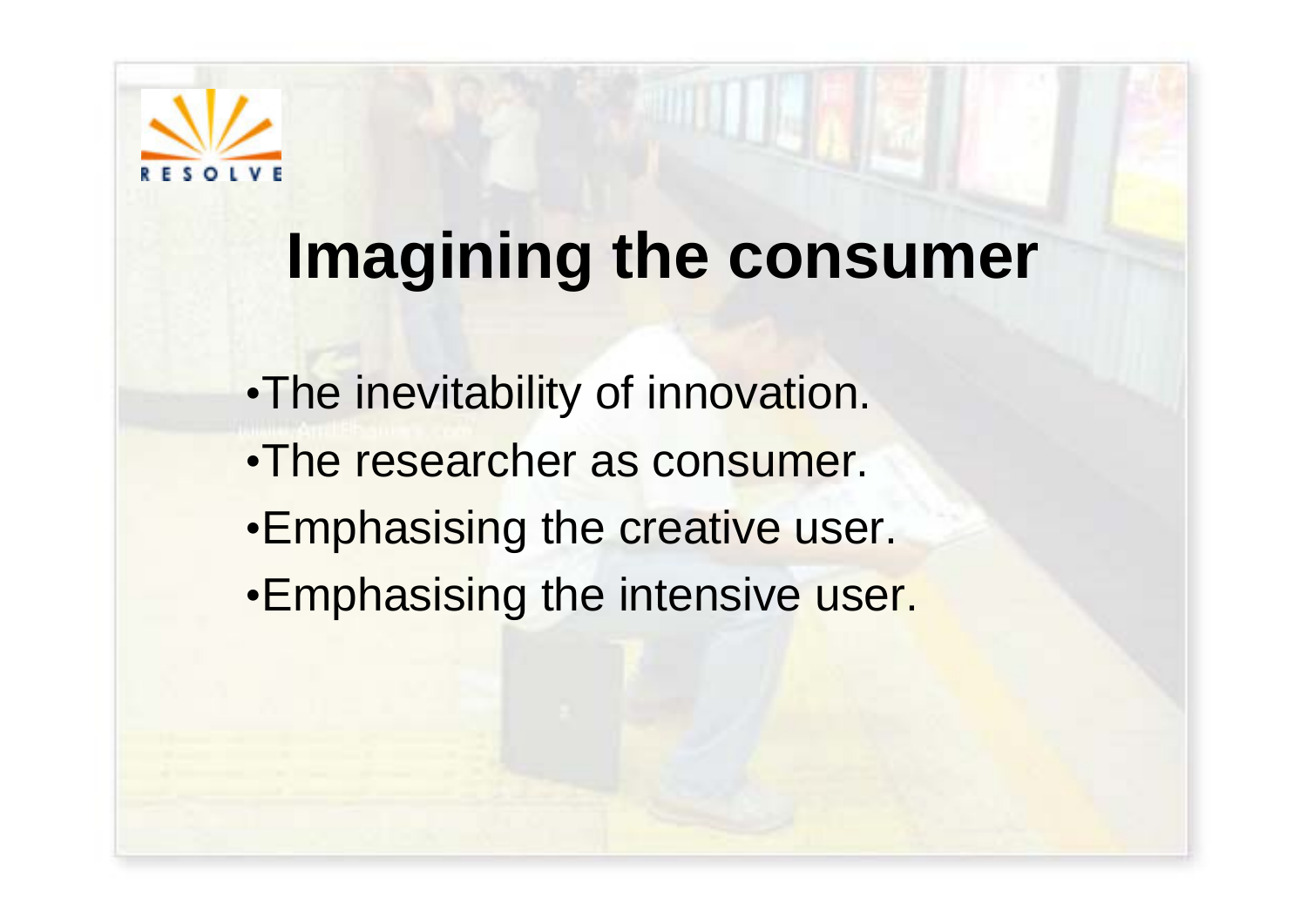

"On the other hand sometimes you might look for somebody who is a bit of a caricature just to get a very…someone who is not typical but who would use the technologies to the hilt just to get the feedback – a bit like when we work with artists; they are in no way typical of the normal consumer but they do push the boundaries. So as long as you keep in mind that they are not typical and that maybe you might be a bit too early but at least they would use as many features as they could and probably invent a few in the process. And that's a useful tool to advance things…"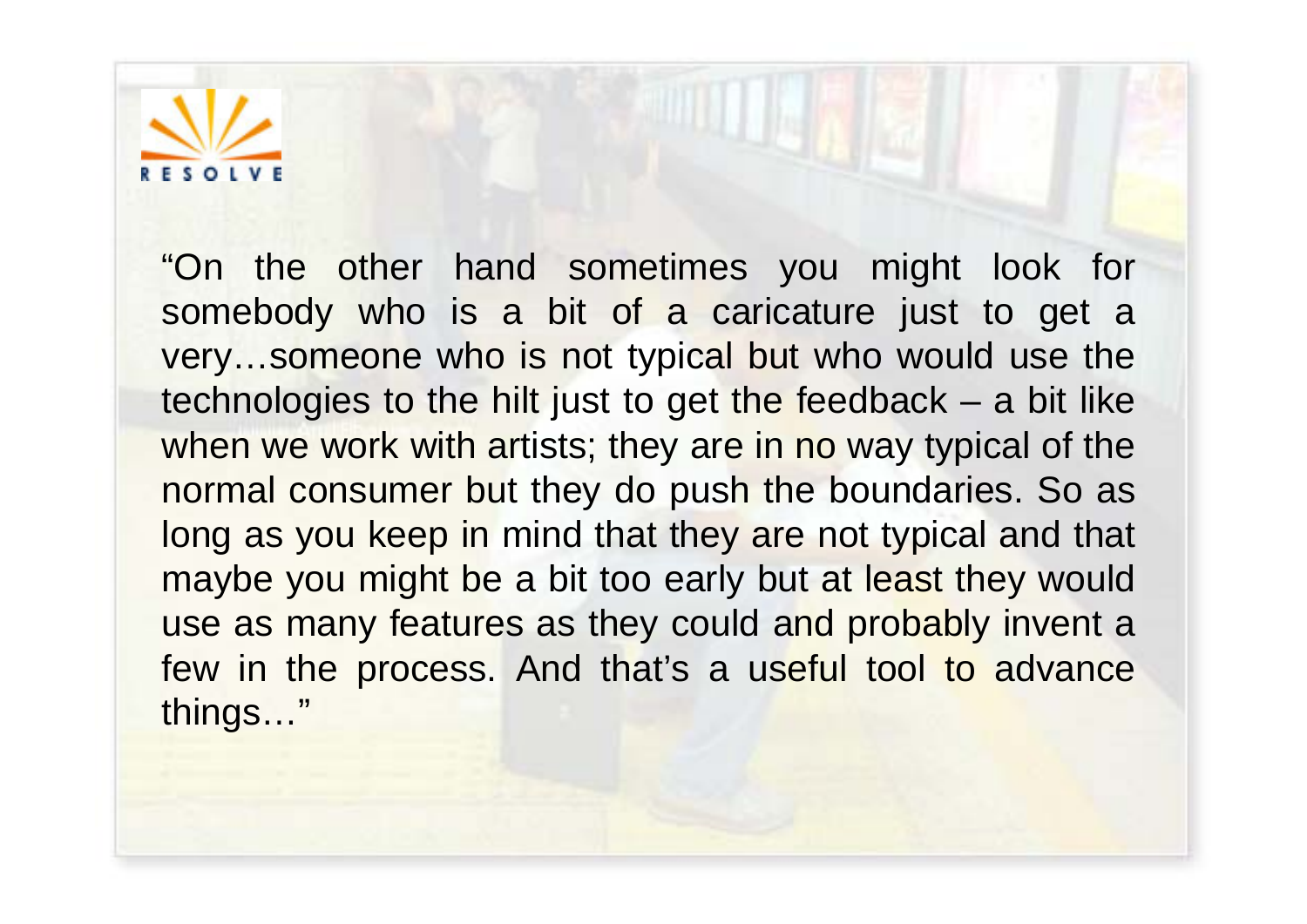

# Conclusions?

•A number of ways in which the consumer is imagined to complement the strategy and goals of the firm.

•Firms still play a key role in defining consumer needs.

•Need for research and policy to move beyond individual behavior change.